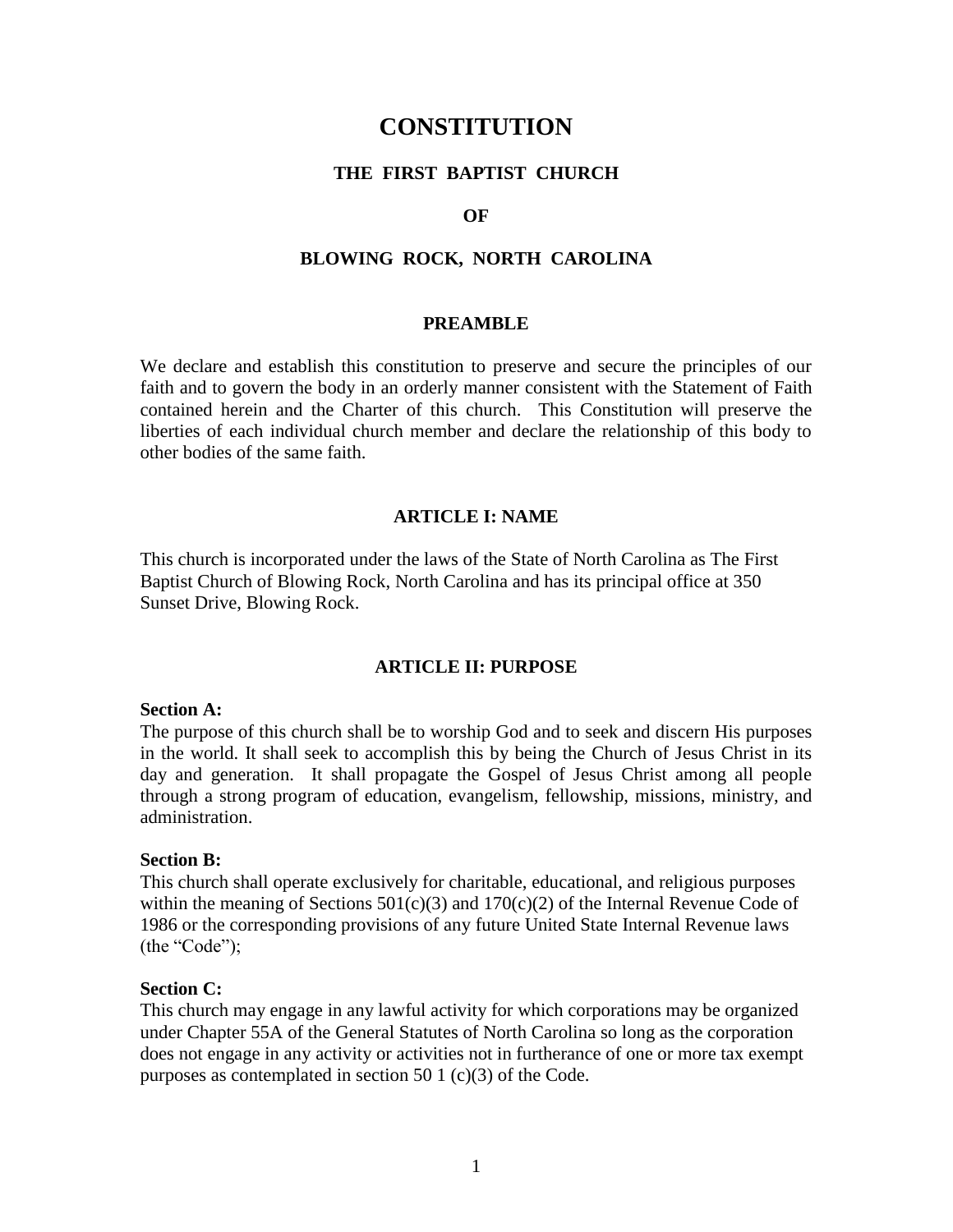## **ARTICLE III: STATEMENT OF FAITH**

We affirm the Holy Bible as the inspired Word of God and the basis for our beliefs. The church subscribes to the following doctrinal statement:

## 1. *Scriptures*

The Scriptures of the Old and New Testament were given by inspiration of God, and are the only sufficient, certain and authoritative rule of saving knowledge, faith and obedience. The criterion by which the Bible is to be interpreted is Jesus Christ.

## 2. *God*

There is but one God, the Maker, Preserver and Ruler of all things, having in and of Himself all perfections, and being infinite in them all; and to Him all creatures owe the highest love, reverence and obedience.

## 3. *The Trinity*

God is revealed to us as Father, Son and Holy Spirit, each with distinct personal attributes, but without division of nature, essence or being.

## 4. *Humanity*

The creation of humanity in the image of God is the climax of God's creative work. Sin is humanity's rebellion against God, resulting in separation from God that can only be healed by the redeeming work of Christ made available through the Holy Spirit. Each person is competent to interpret the Scriptures and to exercise saving faith in the Lord Jesus Christ.

## 5. *Jesus Christ*

Jesus Christ is the unique incarnation of God in history and through His perfect life, atoning death, triumphant resurrection, and present intercession redeems humanity from sin and spiritual death to eternal life and Christian service.

## 6. *The Holy Spirit*

The Holy Spirit is God present in the world as the Spirit of Christ, leading persons to conviction, repentance and faith, and it is the Christian's privilege and duty to heed and obey the Spirit of Christ in all things.

## 7. *The Experience of Salvation*

In response to the witness of the Holy Spirit, each person must repent of sin, trust and obey Jesus Christ as Savior and Lord, and undertake to live as a dedicated disciple of Christ.

## 8. *Sanctification*

Sanctification is the experience, beginning in regeneration, by which the believer is set apart to God's purposes, and is enabled to progress toward moral and spiritual perfection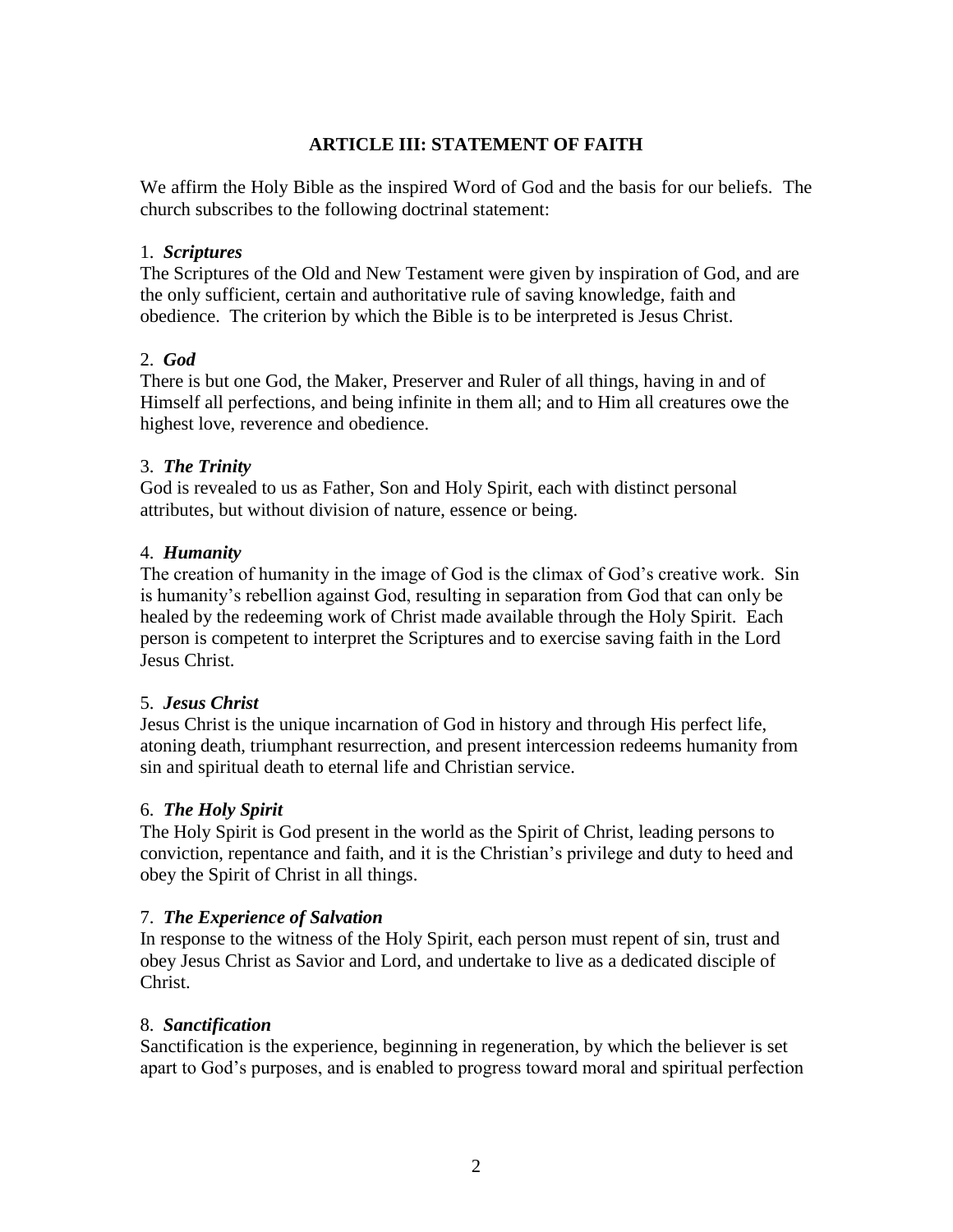through the presence and power of the indwelling Holy Spirit. Growth in grace should continue throughout the regenerate person's life.

## 9. *The Church*

The church is an autonomous body of baptized believers in Christ who are associated by covenant in the fellowship of the gospel, observing the ordinances of Christ, committed to His teachings, and seeking to extend His kingdom to all mankind. It operates through democratic processes in which the members share equal franchise and responsibilities.

## **10.** *Biblical Marriage*

We stand on the Biblical conviction that marriage is, by definition, the physical and spiritual uniting of one man and one woman in an exclusive covenant commitment for their joint lifetime. Christian Marriage is God's unique gift to reveal the union between Christ and His church.

## 11. *The Ordinances*

As Baptist, we believe Christ gave the church two ordinances: Baptism and the Lord's Supper. They are symbolic reminders of the essence and central teachings of the gospel, and as such are to be observed in obedience to Christ as Lord.

Baptism by immersion of the believer on profession of faith in Christ symbolizes the death, burial and resurrection of Jesus for the redemption of humanity and the spiritual death, burial and resurrection of the believer in transition from the old life in sin to the new life in Christ.

The Lord's Supper symbolizes the atoning love unto death of Jesus Christ for human redemption; and it symbolizes the church being constituted as the body of Christ through its reception and participation in His shared body and blood and, thus, also in His eternal life.

# 12. *The Culmination of History*

God in God's own time and way will bring history to its culmination in the personal return of Christ, and in the resurrection and final judgment.

# **ARTICLE IV: CHURCH GOVERNMENT**

## **Section A: Autonomy**

This church is and shall be a self- governing, independent and an autonomous body. All matters involving the tenets, policy, program and activities of the church shall be decided by vote of the church in conference so long as said vote shall be consistent with the aforesaid Statement of Faith, the Charter of this corporation and this Constitution. The members of this corporation shall be those individuals who meet the requirements set forth in Article VI and shall have voting rights as there stated. There is no limit on the number of members and no limit on the term of membership.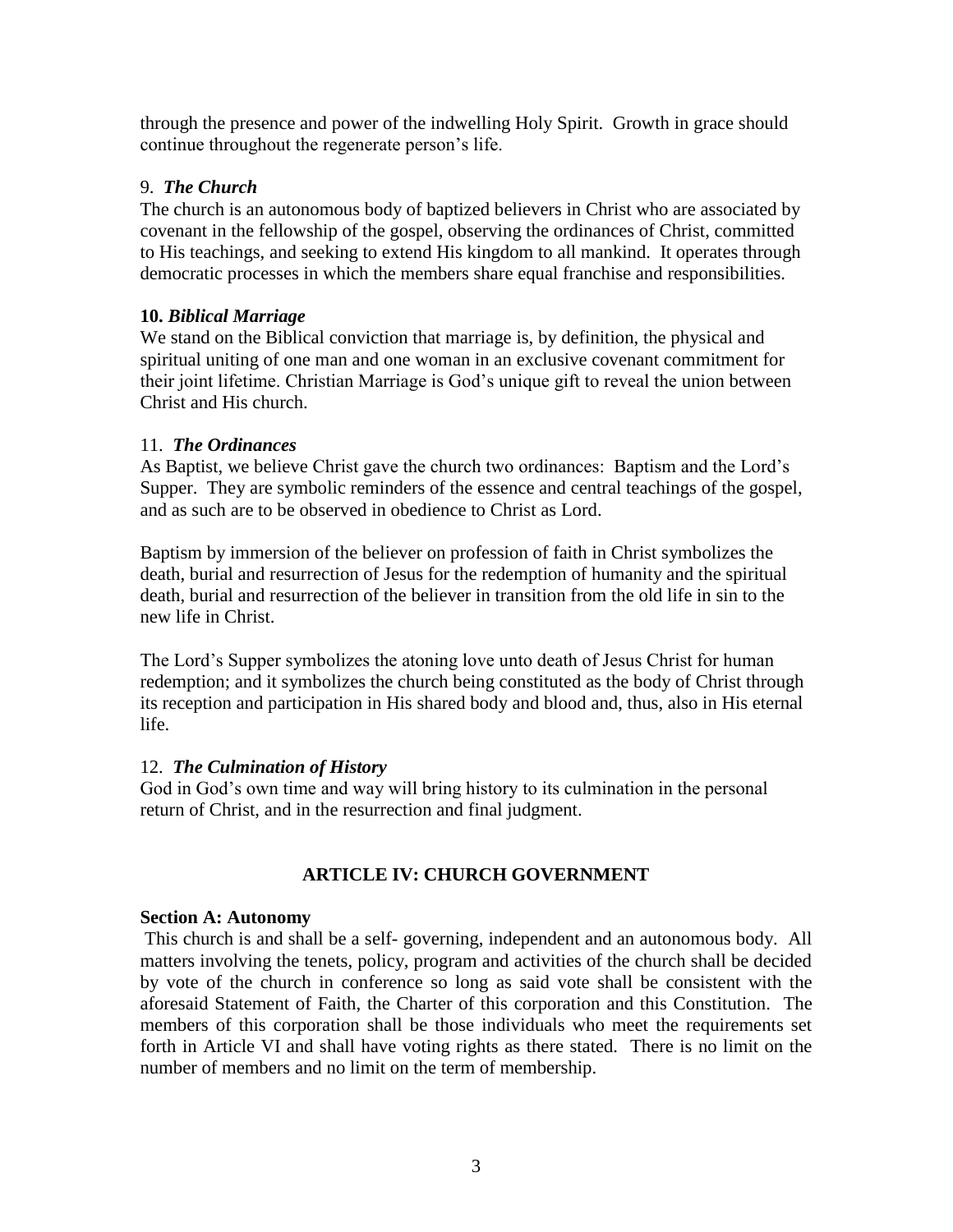### **Section B: Organization**

This Constitution, and Bylaws to be adopted consistent herewith, are authorized by the Charter of this incorporated church. Final authority in all matters pertaining to the church shall rest with the members, to be exercised in a manner in keeping with this Constitution.

The function and authority of directors of this corporation, as contemplated in Item Four of the Charter, shall be vested in the Board of Deacons. Any proposal requiring or intended to receive approval by the members of the church shall first be submitted to the Board of Deacons and then to the members with the Deacons' recommendation.

The function and authority of corporate officers shall be vested in the following church officers:

| President      | Chairman, Board of Deacons      |
|----------------|---------------------------------|
| Vice President | Vice Chairman, Board of Deacons |
| Secretary      | Church Clerk                    |
| Treasurer      | <b>Church Treasurer</b>         |

### **Section C: Affiliations with Associations and Conventions**

The church recognizes that there is a mutual helpfulness in the association of churches which are in such agreement in faith and practice as to encourage the spirit of fellowship and goodwill. This church also recognizes that there have been devised through this voluntary cooperation of Baptist churches organizations whose purpose is to implement the missionary, educational, and benevolent interests and obligations of the individual Christian and his church family.

Currently this church participates in causes acceptable to it which are sponsored or represented by The Three Forks Baptist Association, The Baptist State Convention of North Carolina and The Southern Baptist Convention,

The church may also affiliate with any other Christian body it deems appropriate in the propagation of the Kingdom of God in this world and the ministry in God's name to people. This may be done by majority vote of the church in conference after thorough study by the Board of Deacons and only after the membership has been duly notified by mail at least one month prior to consideration at church conference.

Members of the church present and voting in church conference shall elect messengers to the meetings of the above organizations.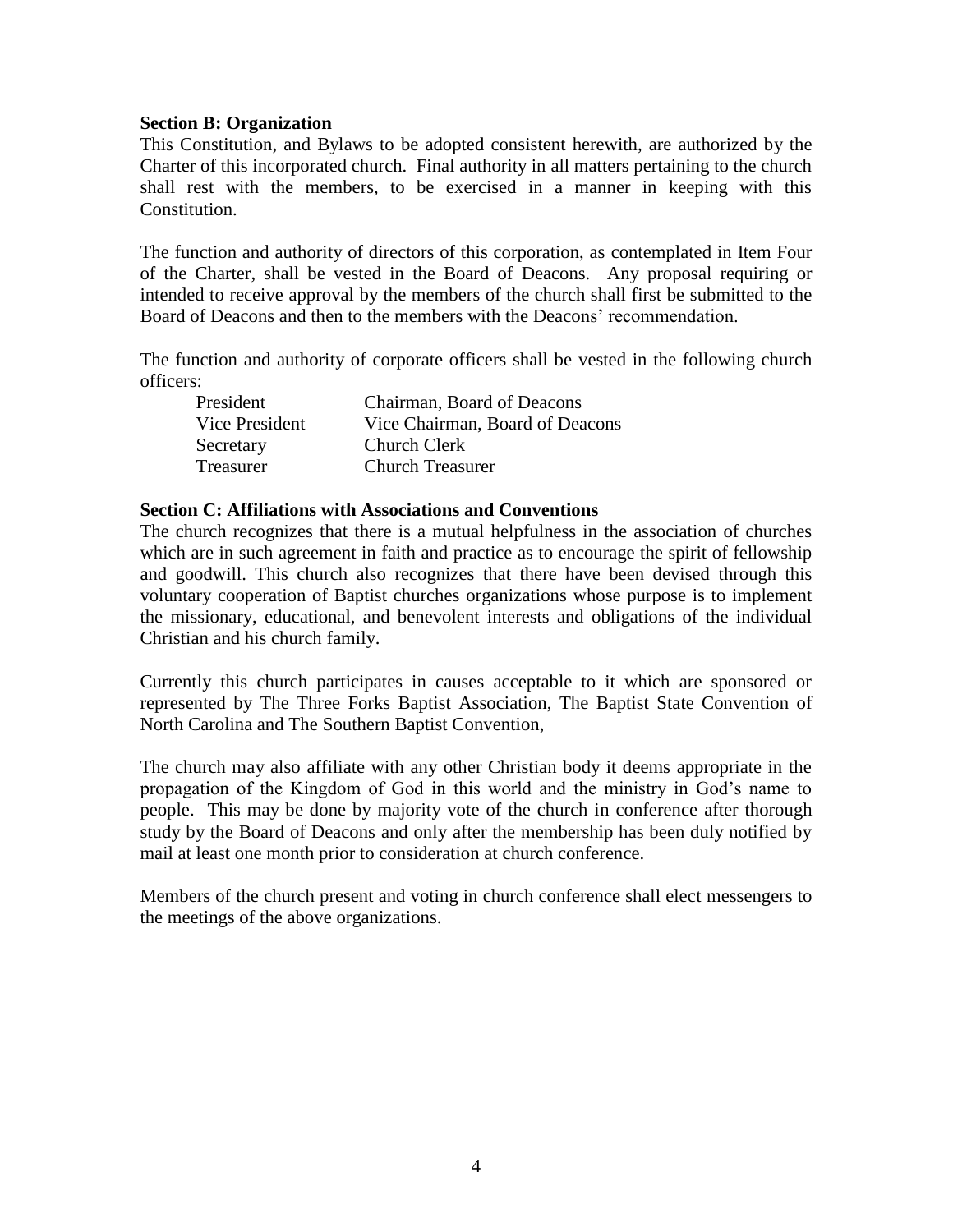#### **ARTICLE V: COVENANT**

The Covenant of this church, is as follows:

Having been led by the Spirit of God to receive Jesus Christ as Savior and Lord, and having been baptized in the name of the Father, and the Son, and the Holy Spirit, we now solemnly and joyfully enter into covenant as one body in Christ.

 We dedicate ourselves individually and as a church to walk together in Christian love, to seek daily to grow in grace and in the truth as it is revealed in Jesus Christ and in the Bible, and to give generously and regularly of our tithes and offerings, that the ministry of the church and the Kingdom of God may be strong and fruitful in our midst and in the world.

 We also engage in this covenant to maintain family and personal devotions, to rear our children in Christian fellowship, to witness to our kindred and friends concerning the saving grace of our Lord, to conduct ourselves as citizens in the world community in such manner as to bring honor to our Lord, and in all things to seek to advance the Kingdom of God on earth.

 We further engage to observe at all times the principles of Christian fellowship in manner and speech, in ministering to each other in times of need, and in prayer for each other.

 We moreover engage that when we remove from this place we will, as soon as possible, unite with some other church, where we can carry out the spirit of this covenant and the principles of God's Word.

### **ARTICLE VI: MEMBERSHIP**

#### **Section A**: **Membership Requirements**

The membership of this church shall be composed of persons who have requested membership, given evidence of regeneration, and who have been received by vote of the church. Membership may be established as follows:

#### **1. Full Membership shall be received:**

#### **A. By Profession of Faith**

P**e**rsons may be received into this church based upon their public profession of faith in the Lord Jesus Christ and upon their submission to the ordinance of believer's baptism by immersion. Baptism by immersion will not be required in the instance of physical incapacity or other circumstances, which might endanger the health of the candidate for membership.

#### **B. By Letter**

A member of another Baptist church of like faith and order may be received by submitting a letter of request for dismissal from that church, and pending receipt of a letter of dismissal may be held under watchcare of the church.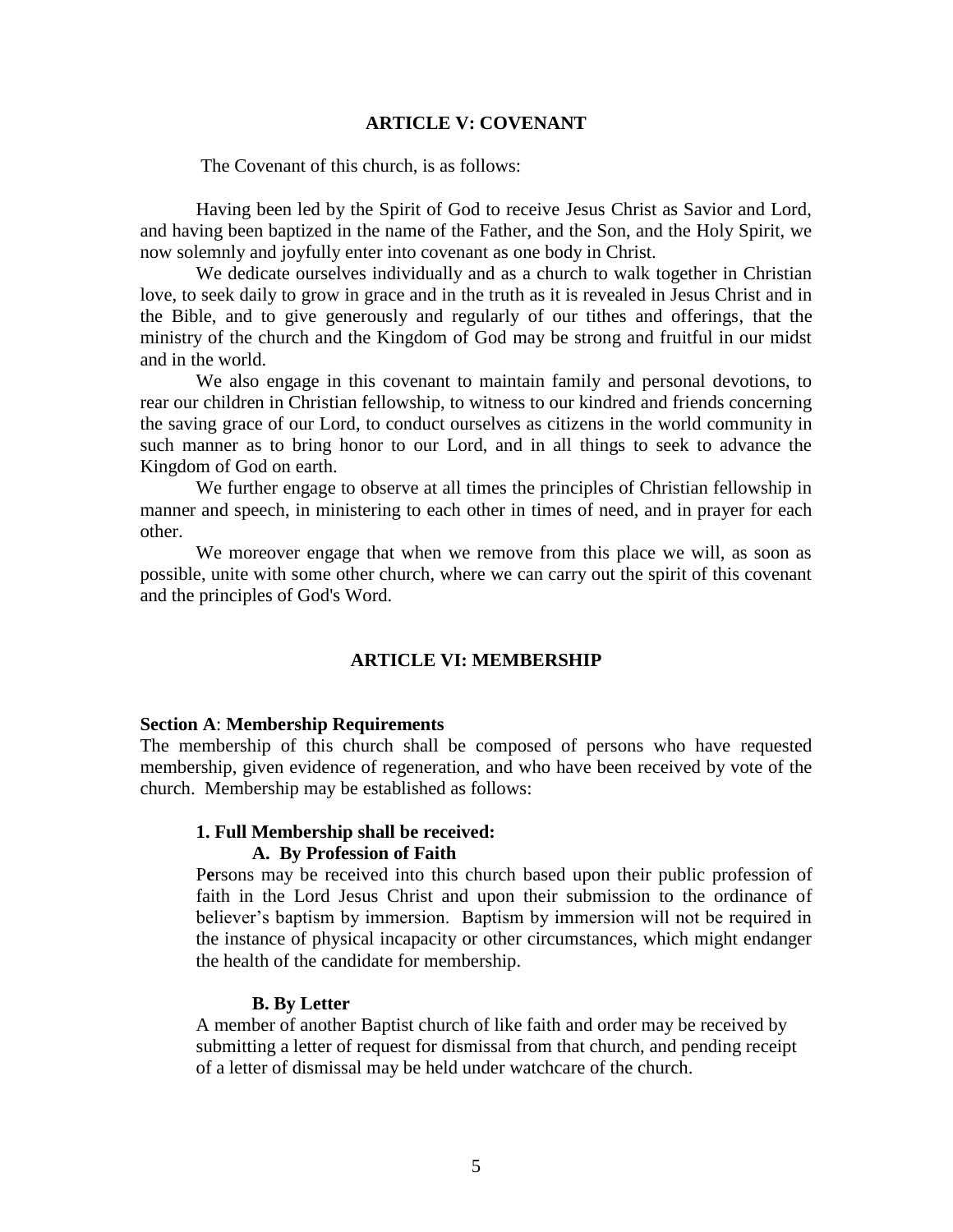### **C. By Statement**

Anyone who has once been a member of a Baptist church, or of a church whose doctrine and form of baptism are like our own, and in consequence of peculiar circumstances has no regular letter of dismissal, may be received into our fellowship upon a statement satisfactory to the church.

### **2. Associate members shall be received:**

Members of Christian churches may be extended fellowship and spiritual identity with this church as Associate Members and as such shall be entitled to all privileges of membership, with the exception of;

- **a.** Voting on church business
- **b.** Serving on the diaconate or as a church officer
- **c.** Serving on standing committees or search committees
- **d.** Serving as official messengers of the church to the National or State Baptist conventions or Associational meetings
- **e.** Those who were associate members prior to the adoption of the constitution on April 29, 2009 will continue to attain all voting privileges as specified in previous constitutions.

Associate members may modify their relationship with the church to that of full church membership any time upon satisfaction of the membership prerequisites set forth in this Article. A roster of Associate Members and the date of their membership shall be established and maintained by the Clerk.

#### **Section B: Reception of members**

The reception of all members shall be upon majority vote of the members present and voting at a regular worship service and at church conference.

#### **Section C: Race/National Origin**

Believing that the redeemed are one in Christ, this church welcomes baptized believers without restriction as to racial or national origin.

### **Section D**: **Letters of Dismissal**

#### **1. Full Membership**

Letters of dismissal may be granted to any church of like faith and order for members requesting such. When letters are granted, membership in this church shall terminate. When a member joins a church of a different faith, order or denomination or makes known their affiliation or association with another church, membership in this church shall terminate. A letter of recommendation may be provided for persons who join other Christian denominational groups.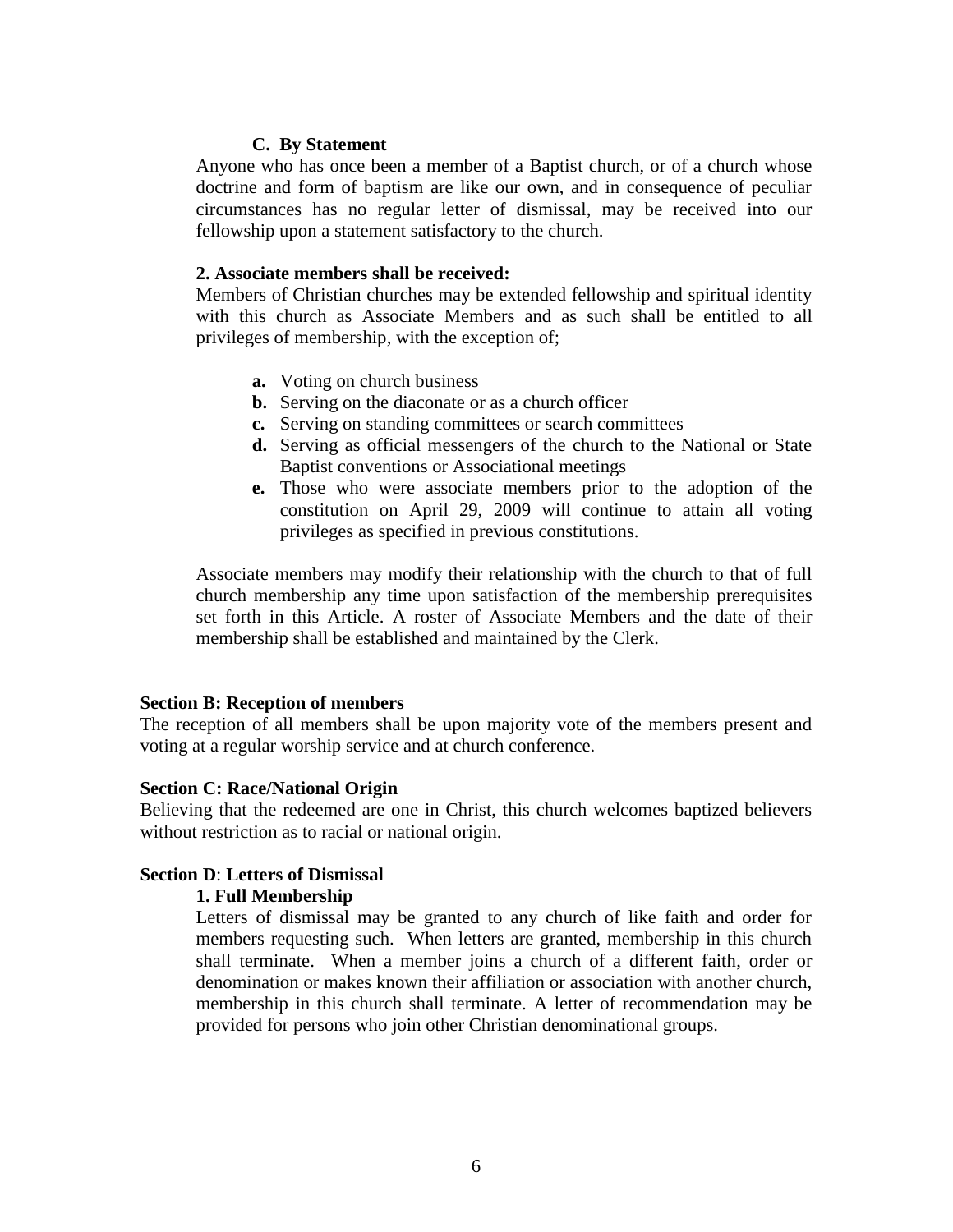### **2. Associate Membership**

Associate members will be removed from membership upon request from said member or when they are moved from active status.

### **Section E: Types of Members**

Full Members are those members who are neither on the Inactive list nor the list of Nonresident members and shall not include Associate Members.

### **Section F: Inactive List**

Members of this church who are physically able but have chosen not to attend Sunday worship services at this church for a period of one year shall be placed on an Inactive list established and maintained by the Clerk. After two years of inactivity they shall be removed from the church membership rolls. Those on the inactive rolls shall have their voting and committee/ministry team privileges suspended. Any person on the inactive rolls can return to active status by re-establishing a pattern of membership through regular attendance in worship and support or by publically expressing a desire for active membership to the church body.

### **Section G**: **Non-Resident**

Members whose permanent or seasonal residence is not in the immediate Blowing Rock area, and who do not regularly attend worship services when in the Blowing Rock area, shall be placed on a list of Non-resident Members established and maintained by the Clerk. Members of the church who move from the Blowing Rock area and who are therefore unable to fulfill the duties of church membership shall be classified as nonresident members, and their names placed on a nonresident membership roll.

### **Section I: Discipline**

It shall be the desire and prayer of the church to maintain at all times an atmosphere of Christian discipline to ensure that all members are active in dedicated service and spiritual fellowship. It shall be the practice of this church to emphasize to its members that every reasonable measure will be taken to assist any troubled member. The pastor, other members of the church staff, and deacons are available for counsel and guidance. The attitude of members toward one another shall be guided by concern for redemption rather than punishment.

Should some serious condition exist that would cause a member to become a liability to the general welfare of the church, the pastor and the deacons will take every reasonable measure to resolve the problem in accordance with Matthew 18. If it becomes necessary for the church to take action to exclude a member, a quorum vote (see VII sec C.) of the total membership is required, and the church at a called church conference may proceed to declare the person to be no longer in the membership of the church. At such proceedings a spirit of Christian kindness and forbearance shall prevail.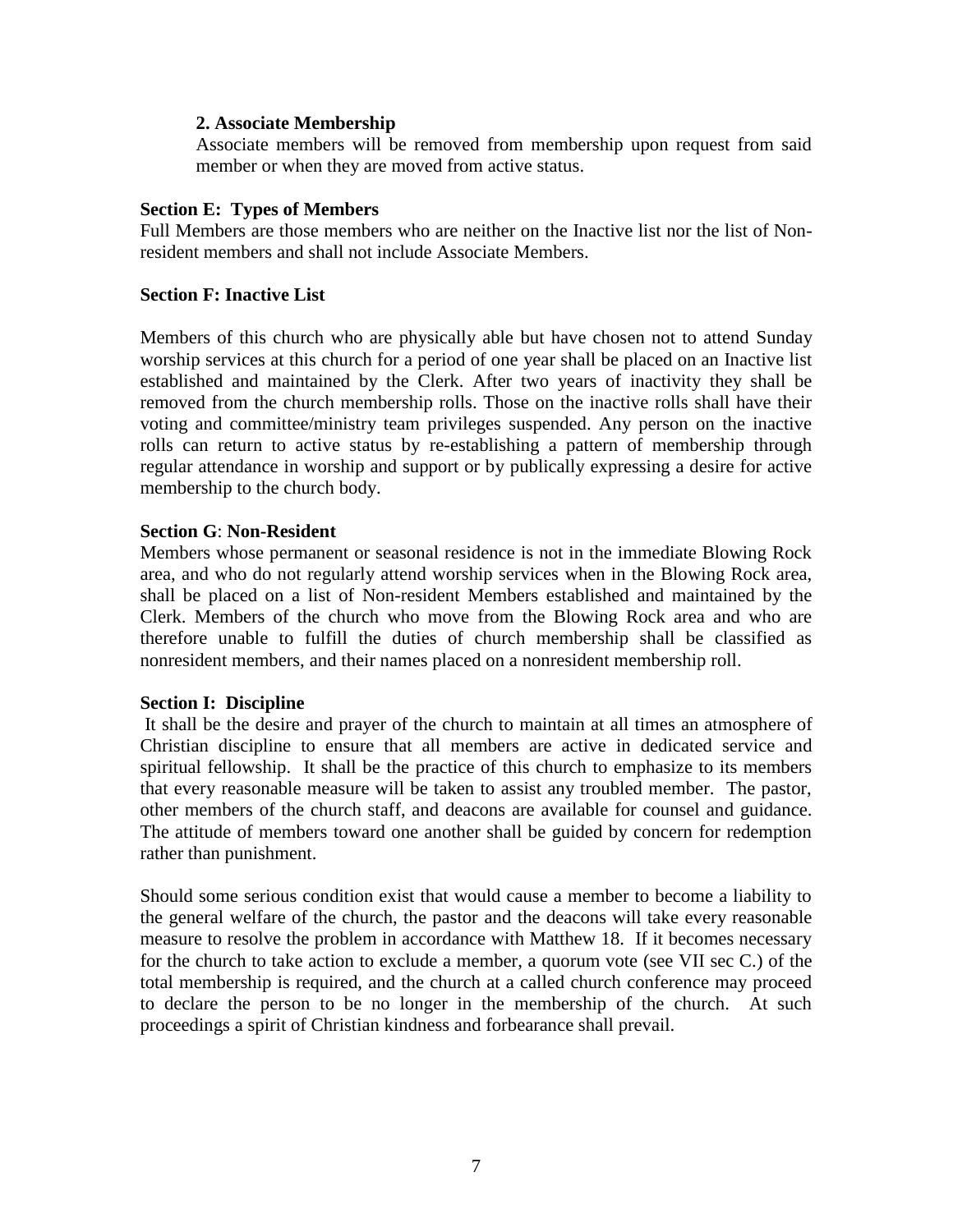The church may restore to membership any person previously excluded by church discipline, upon request of the excluded person, by vote of the church upon evidence of the excluded person's repentance and reformation.

## **ARTICLE VII: MEETINGS**

### **Section A: Worship and the Lord's Supper**

The regular worship services of the church shall be held on Sundays and Wednesdays, unless otherwise agreed by the church. The Lord's Supper shall be observed at least once each quarter at a time set by the Pastor and Deacons.

### **Section B: Church Conferences**

.

The church shall have a church conference quarterly, said conference to be held on a Wednesday evening each January, April, July and October, and shall be so designated on the church calendar. If weather or other events preclude the scheduled time, the meeting can be rescheduled as quickly as possible. Such meetings shall be official business meetings of the church and at such meetings full reports shall be given concerning all aspects of the church programs, their progress, recommendations, and the financial condition of the church.

**1**. The Board of Deacons shall designate a called Wednesday evening conference in June as the annual business meeting. At such meeting all annual reports shall be submitted and elections of officers and standing committee members shall be conducted.

**a**. Nominations from the floor may be made for all positions for which a nomination is made by committee upon prior approval from nominee.

**b**. No notice of such conferences shall be required other than publication of such in the church bulletin at least one week in advance.

A church conference may also be called to occur at any regular worship service of the church by the board of Deacons or pastor and may be adjourned to a later called conference upon majority vote of those in attendance and voting. Notice of such called conference shall be given orally and printed in the church bulletin at a regular worship service of the church at least one week prior to such called conference. If such printing is not possible because of lack of time, a written summary of business to be transacted shall be mailed to each church family not less than three days preceding the date of such conference. No business other than that specified shall be considered at such called conference.

### **Section C: Voting/Quorums**

Unless otherwise required in this Constitution, action by members of the church shall be by majority vote of a quorum of Full Members. A quorum shall be twelve percent of the Full Members, except for a vote to call a pastor or associate pastor, a quorum for which shall be forty percent of Full Members. Only Full Members fifteen years of age or older shall be counted in quorum determinations and shall be entitled to one vote, which shall be cast in person or by absentee ballot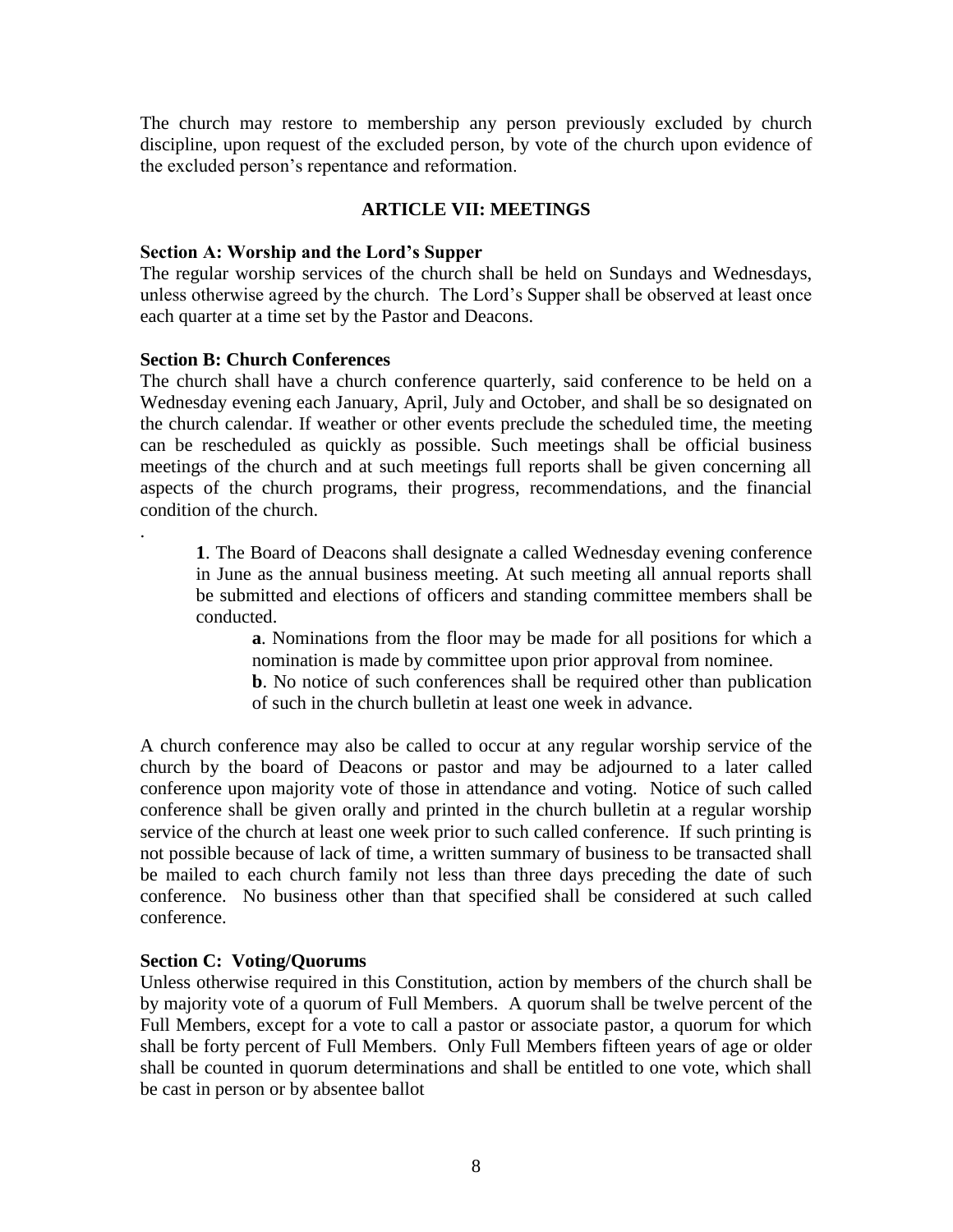- **1.** Motions being made by the Board of Deacons, a committee or an individual should be given to the Pastor or office administrator in writing at least seven days prior to the church conference. The information will be provided to church members in accordance with procedures established by the deacons. Motions may be considered and acted on without advance notice if there are no objections from the floor.
- **2.** Any motion or resolution, which if adopted would result in the employment or discharge of a church officer or ministry staff member, shall not be eligible for consideration unless it is accompanied by a recommendation of the Board of Deacons.
- **3.** Any motion that would require an expenditure of funds not in the operating budget of more than \$2,000 must be accompanied with a notice from the Stewardship Committee indicating where the funds could be taken.

Church conferences shall be conducted in accordance with Robert's Rules of Order (see by-laws 1.7) and shall be presided over by the chairman of the Board of Deacons or, in his or her absence or at his or her direction, by the vice chairman or other deacons selected by the chairman. All church conferences shall be held at the principal office of this corporation.

### **Section D: Voting by Ballot**

Voting by ballot at church conferences shall be required for the election of officers, for the election of a Pastor Search Committee, a vote on a motion for dissolution of the relationship of Pastor and church, issues where voting by ballot is directed by the Deacons, or upon majority vote of the full members present and voting. No vote tally shall be announced until the total tally is completed.

Whenever a vote is taken by ballot, a ballot shall be given to each church member immediately before the vote. If a ballot is blank or the intended vote cannot be determined from the ballot, the ballot shall not be counted for any purpose.

### **Section E: Absentee Voting**

Absentee ballots shall be issued only;

- **1.** For the vote to call a pastor
- **2.** The election of other church officers
- **3.** The election of a Pastor Search Committee
- **4.** Any other voting procedure for which the Board of Deacons specifically designate that absentee voting will be permitted.

In order to qualify for absentee voting a church member must be incapacitated, serving in other church services, or be out of town. The following is the only procedure for absentee voting permitted:

- **1.** The church member must request the absentee ballot from the church office no later than seven days prior to vote.
- **2**. The church office shall give, mail or email to the church member an official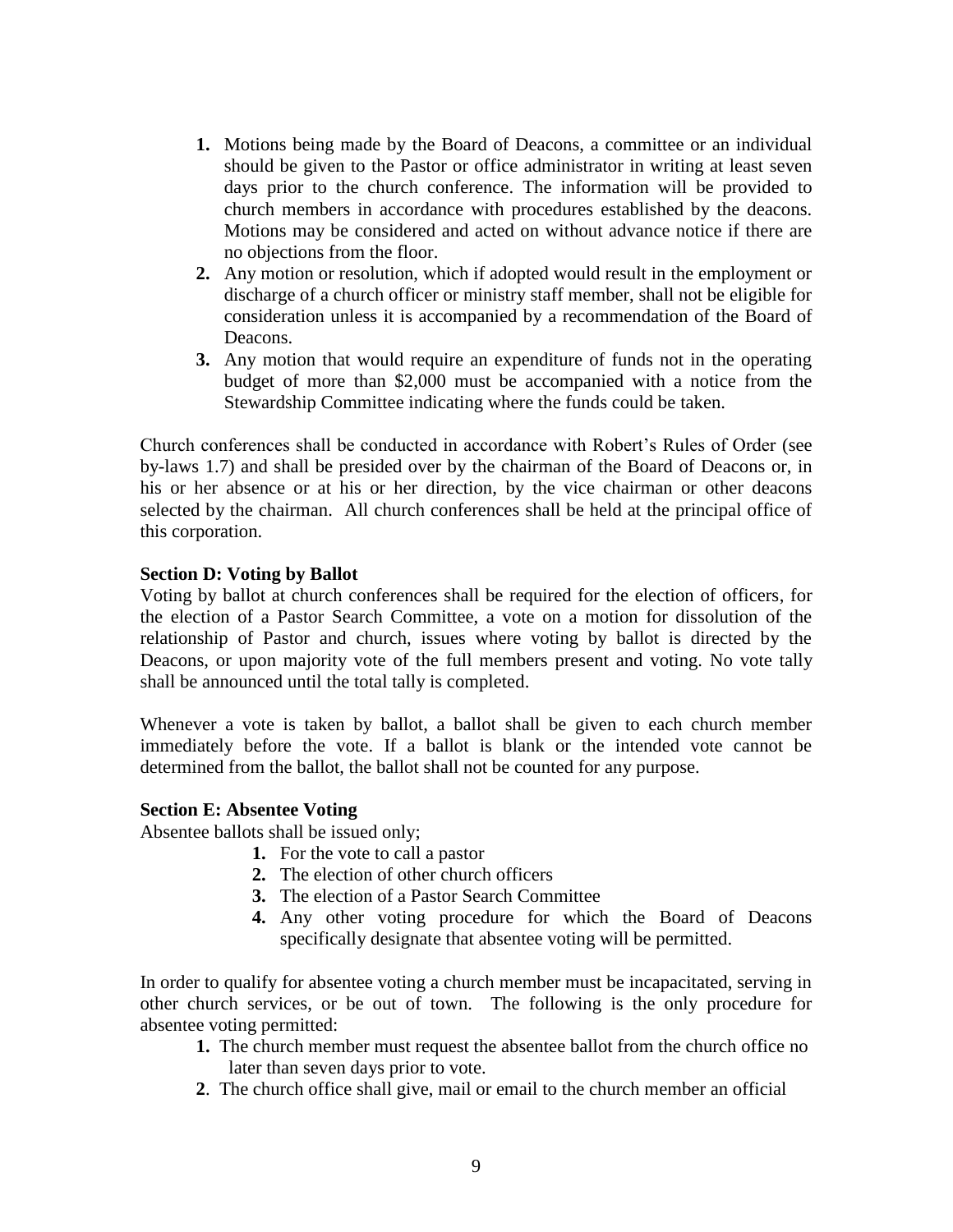ballot and a stamped self-addressed envelope upon request. The return envelope only shall be numbered.

- **3.** The church office shall maintain a record of those receiving absentee ballots and the numbers indicated on the return envelopes.
- **4.** The absentee ballot is to be returned in the numbered self-addressed envelope, sealed, or by email no later than the beginning of the announced time of the church conference.
- **5.** Absentee ballots are to remain in the sealed envelopes and are to be opened only by those tabulating the ballots cast at the designated church conference.
- **6.** In the case where absentee balloting forms can be created on the official church website, those submitted ballots will be printed by the Office Administrator on the day of the vote and given to those tabulating the ballots.

# **ARTICLE VIII: CHURCH OFFICERS**

All who serve as officers of the church and as members of committees shall be members of this church. The officers shall be: Pastor, Associate Pastor, Deacons, Clerk, and Treasurer.

## **Section A: The Pastor:**

The pastor is responsible for leading the church in living the aforesaid Statement of Faith and in leading the congregation, staff and organizations of the church in carrying out their missions. The pastor shall be selected by vote of a three-fourths majority of members present at a church conference called for the purpose of such vote. Provisions governing qualifications, the search for and call of the pastor and associate pastor, the pastor's pulpit and staff responsibilities, and termination shall be set forth in the Bylaws.

The Pastor shall be a minister of the gospel whose Christian character and qualifications fit the expectations for the office and is charged with the welfare and oversight of the church. He shall be an ex-officio member of all organizations, departments, committees, and councils. He may call a special meeting of the Board of Deacons or any committee or council by written or oral notice of such meeting.

He shall have special charge of the pulpit ministry of the church and shall provide for pulpit supply when he is absent or for special occasions and arrange for workers to assist in revival meetings and other special services.

He shall be the administrative head of the church with general supervision over all salaried staff members and employees.

The Associate Pastor shall have such responsibilities as defined by a current job description and other responsibilities that may be assigned by the Board of Deacons and Pastor.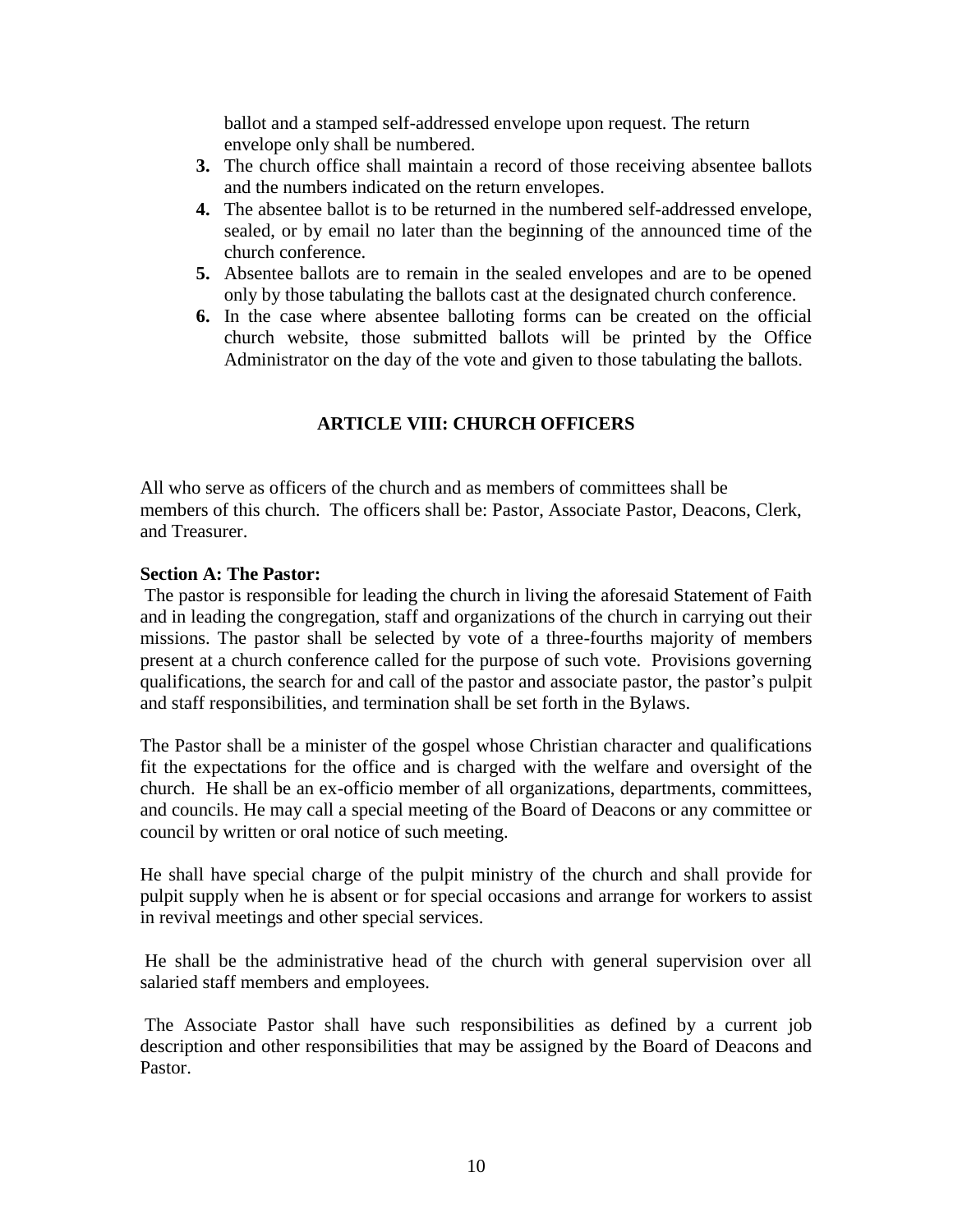### **Section B: Deacons**

The deacons shall be servants of the church, persons whose character is beyond reproach and whose leadership is respected in the church and community. They shall serve with the pastor and staff in leading the church in the achievement of its mission, proclaiming the Gospel to believers and unbelievers, and caring for church members and other people in the community. The Board of Deacons, acting as the Board of Directors by this corporation, shall oversee all areas of worship, evangelism, education, fellowship, missions, ministries, and the administration of the church.

The Board of Deacons shall be composed of not more than fifteen Full Members and shall serve on a rotation basis. When possible, each year the term of office of one-third of the deacons shall expire and an election shall be held to fill vacancies created by the expiration of such terms, death or incapacity to serve. After serving a three-year term a deacon shall be eligible for reelection only after a lapse of at least one year.

The election, ordaining, installation, organization, and meetings of deacons, and the removal of a deacon shall be as prescribed in the Bylaws.

This church recognizes as ordained deacons all persons who have been ordained as deacons in this church or any other Baptist church of like faith and order. In this Constitution and in the Bylaws, the term "deacon" refers to a person who is in active service of an elected term of office as a deacon of this church.

### **Section C: Clerk**

The Clerk shall maintain accurate records of all regular and called church conferences, give all notices required by law and this Constitution, and have such other responsibilities as set forth in the Bylaws. Nominations for and election to this office shall be as prescribed by the Bylaws. The holder of this office shall not be eligible to serve as Treasurer. Assistant Clerk(s) may be appointed to assist the elected Clerk as allowed under 1.4 (K) of the Bylaws.

### **Section D: Treasurer**

The Treasurer shall have custody of all funds and securities belonging to the church, shall receive, manage and disburse church funds, and have such other responsibilities as set forth in the Bylaws. Nominations for and election to this office shall be prescribed in the Bylaws. The holder of this office shall not be eligible to serve as Clerk. Assistant treasurer(s) may be appointed from the Stewardship Committee to assist the elected treasurer as allowed under 1.5 (H)

### **ARTICLE IX: STAFF AND OTHER CHURCH EMPLOYEES**

### **Section A: Pastoral Staff**

The Pastoral staff may consist of the Pastor and any Associate Pastors that have been ordained to the ministry. Their responsibilities shall include the administration of all Pastoral ministries of the church including but not limited to; the church ordinances, funerals, wedding and ministerial counseling and visitation.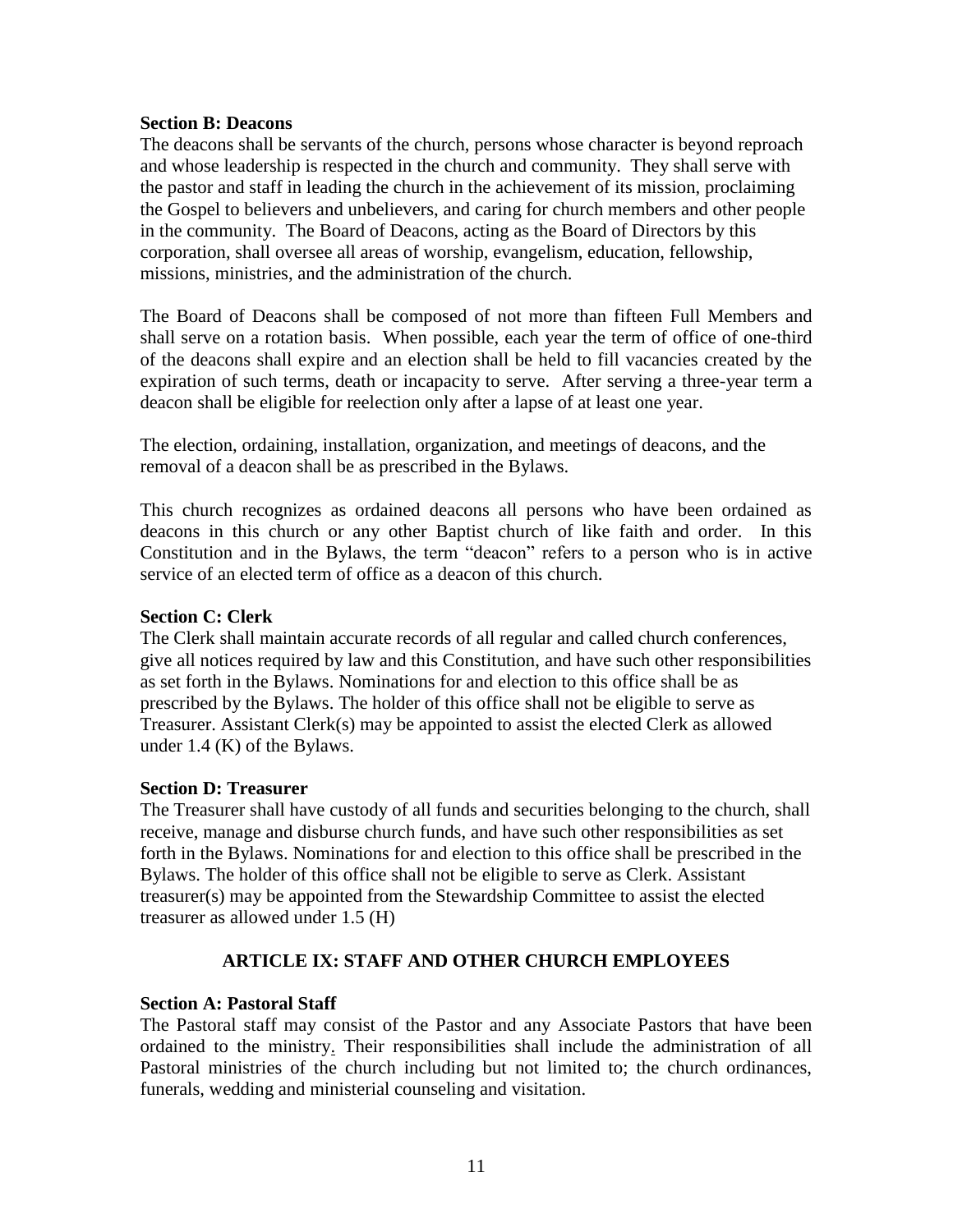### **Section B: Ministerial Staff**

The Ministerial Staff may consist of both ordained and non-ordained staff such as; the Minister of Youth, Minister of Education, Minister of Music, Minister of Children, and other ministerial staff approved by the church based on the need and job description. Each Ministerial staff shall have responsibilities based on their job description and other responsibilities as assigned by the Pastor. A staff member may have his\her job description revised based on input from the Pastor and Personnel Committee. When a vacancy occurs, the Personnel Committee, in consultation with the Stewardship Committee regarding compensation, and the Pastor, shall hire a replacement to the church. A search committee may be formed to interview, meet and present a candidate for consideration by the Personnel Committee for each of these positions as needed.

### **Section C: Church Employees**

The other church employees are Office Administrator, Church Secretary, Receptionist, Bookkeeper, Custodian, Director of the Child Development Center, CDC workers, paid Nursery workers, Pianist, Organist, Youth Interns and other employees approved by the church based on the need and a job description. Each employee shall have responsibilities based on their job description and other responsibilities as assigned by the Pastoral staff. The job description of an employee may be revised through input from their supervisor and the Personnel Committee. When a vacancy occurs, the Pastoral staff in consultation with the Personnel committee and the stewardship committee, regarding compensation, shall recommend a replacement to the Board of Deacons. The Board of Deacons may make the final decision in hiring Church Employees and at their discretion may involve other committees, or the church in conference for consideration.

Should the performance and/or Christian character of a Ministerial Staff member become unsatisfactory, the Personnel Committee shall consider this and, if it deems termination or disciplinary action to be necessary, the matter shall be presented to the Deacons for review and appropriate action. When deemed necessary, the entire active deacon body in a majority plus one vote may terminate the employment of any member of the Ministerial Staff. When circumstances exist that any other church employee needs to be terminated the Pastor in consultation with the Personnel Committee may make that decision. Counsel from the Pastor should be sought for any termination action.

## **ARTICLE X: GENERAL PROVISIONS**

### **Section A:**

It shall be the policy of this corporation to indemnify to the maximum extent permitted by Chapter 55A of the General Statutes of North Carolina any one or more of the Deacons, officers, staff or employees, and former Deacons, officers, staff or employees of the corporation, against judgments, penalties, settlements and other liabilities incurred by them in connection with any pending, threatened or completed action, suit or proceeding, whether civil, criminal, investigative or administrative (a "proceeding") and against reasonable costs and expenses (including attorneys' fees) in connection with any proceeding, where such liabilities and litigation expenses were incurred incident to the good faith performance of their duties.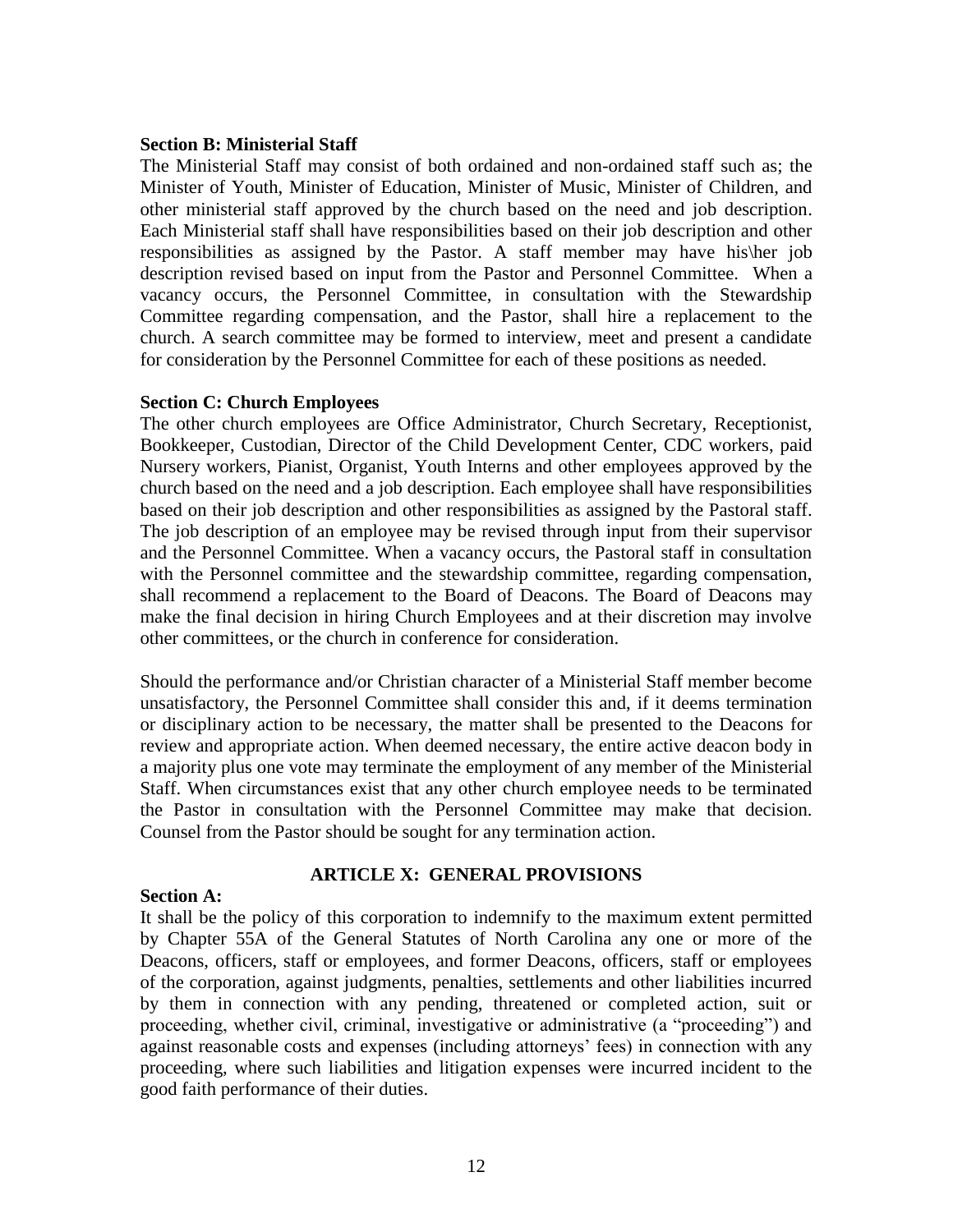## **Section B:**

The seal of the corporation shall bear the name of the corporation and the letters "N.C."

## **Section C:**

All checks, drafts or orders for the payment of money shall be signed by the Treasurer and/or such other officers or individuals that the Stewardship Committee may from time to time designate.

### **Section D:**

The Board of Deacons may by resolution require any or all officers, agents or employees of the corporation to give bond to the corporation, with sufficient sureties, conditioned upon the faithful performance of the duties of their offices or positions and to comply with such other conditions as may from time to time be required by the Deacons.

## **Section E:**

No loans shall be contracted on behalf of the corporation, no evidence of indebtedness shall be issued in its name, and there shall be no conveyance or encumbrance of real property unless authorized by a resolution of the Board of Deacons. Such authority may be general or confined to specific instances.

## **Section F:**

The fiscal year of the corporation shall be the period ending June  $30<sup>th</sup>$  of each year.

## **Section G:**

A Full Member is entitled to inspect and copy the records of this corporation to the maximum extent required by Chapter 55A of the General Statutes of North Carolina, upon making a written request five days in advance of the inspection.

### **Section H:**

References in this Constitution and in the By-Laws to "him" or "her" shall include both genders.

## **ARTICLE XI: ADOPTION AND AMENDMENT**

This constitution shall be adopted at a church conference by two-thirds vote of a quorum (12%) of Full Members and may thereafter be amended or repealed at a church conference by two-thirds vote of a quorum of Full Members.

The vote to adopt this Constitution or to amend or repeal it, and to adopt, amend or repeal Bylaws, shall be taken not less than seven days after formal presentation of same to members at a duly called church conference. A written copy of any such proposed amendment shall be provided to any member on request.